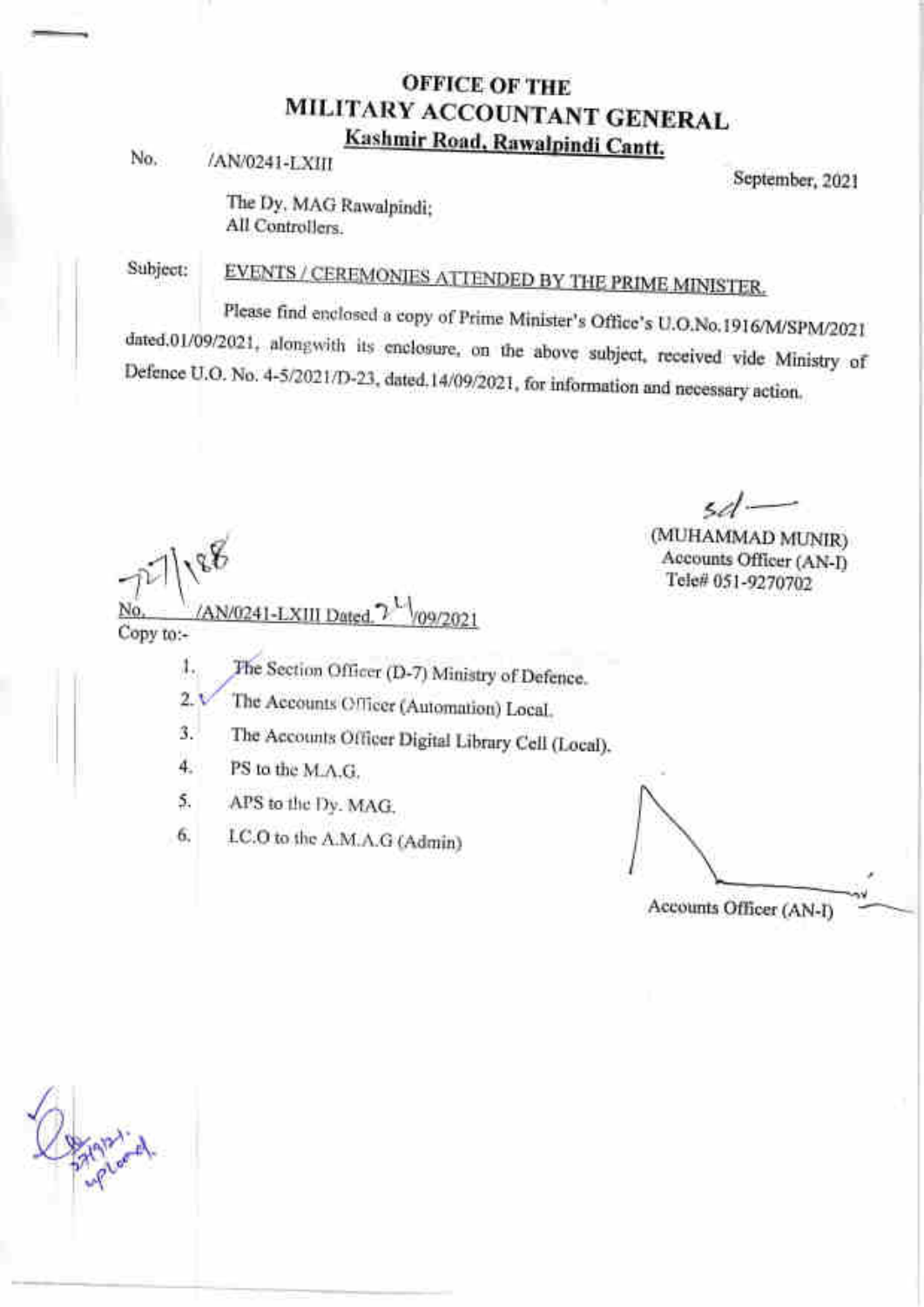GOVERNMENT OF PAKIS MINISTRY OF DEFENCE **THEFFNCE DIVISION:** 

### EVENTS / CEREMONIES ATTENDED BY THE PRIME Subject: **MINISTER**

Office's Minister's Prime: enclosed. find. Kindly U.O.No.1916/M/SPM/2021 dated 1<sup>1</sup> Sept, 2021, along with its enclosure, on the above cited subject, for information and further necessary action.

Ali (Kishy Sociibn Officer

Military Acco.

*<u>Awaini</u>* 

16 SEP 2021

- Military Accountant General, PMAD, Rawalpindi ī.
- Surveyor General, Survey of Pakistan, Rawalpindi ii.
- Director General ML&C Deptt, Rawalpindi III.
- Director General FGEI (12G) Die, Rawalpindr IV.
- Director General PASB, Rawalpindi v.
- Director General PMSA, Karachi vi.
- Directorate General, ISI, Islamabad VH.
- Director Admin, JSHQs, Chaklala, Rawalpindi vili.
- SD Die (SD-I), GHQ, Rawalpindi  $+8$
- ACAS (Admin), AHQ, Islamabad  $X_{n}$
- ASNS (Admin), NHQ, Elamabad Ki.
- National Defence University, Islamabad xii.
- DS (Admin), MoD xiii.

ANY

# Min of Def's U.O.No.4-5/2021/D-23 dated 14<sup>th</sup> Sept. 2021.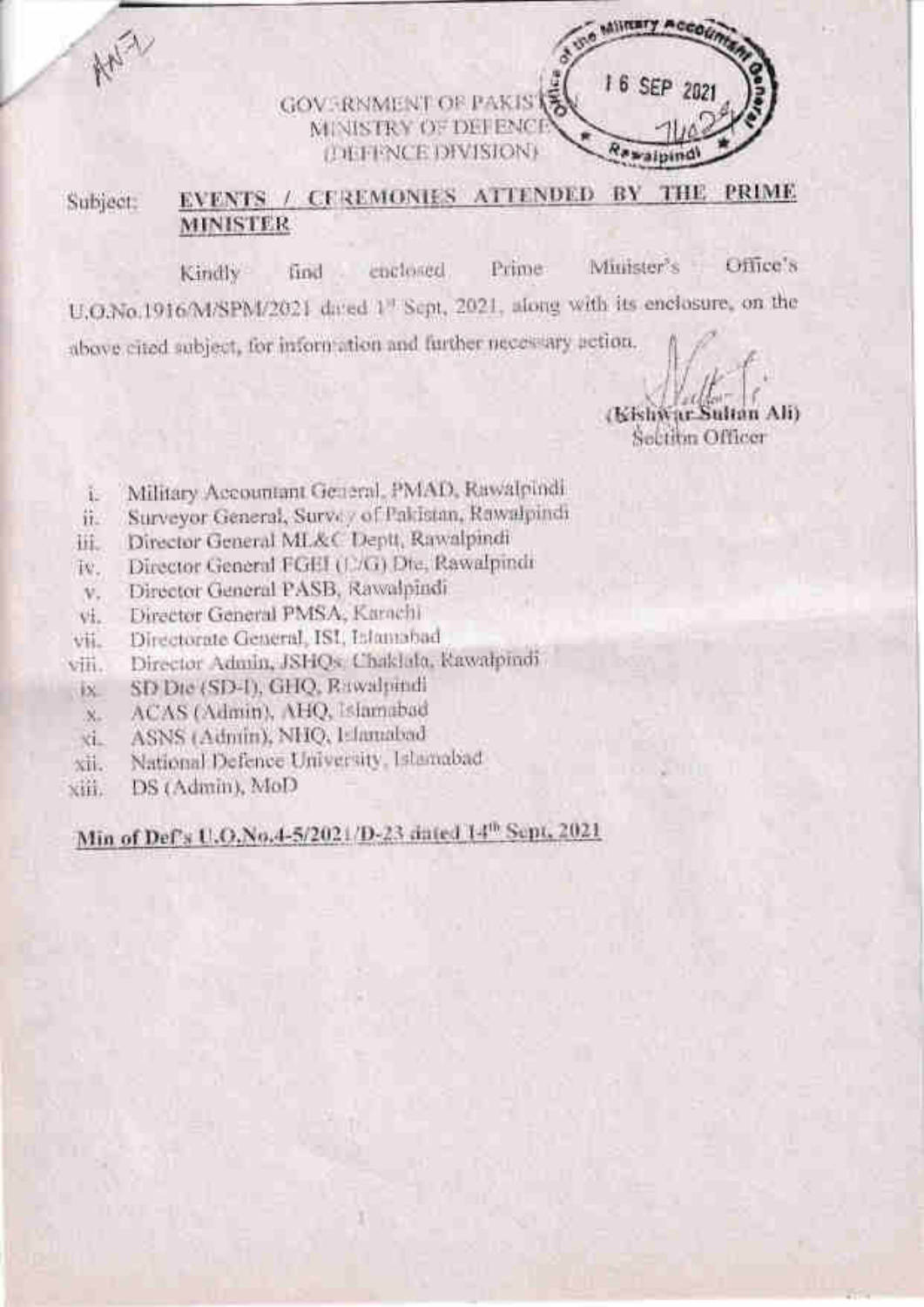Secretary

Jo Atl PRIME MINISTER'S OFFICE  $5527/M+1$ **ISLAMABAD**  $ln = 1 - 2$ 

TS-III (AOL)

Subject:

Pay 21E)

(五)

#### CEREMONIES ATTENDED BY THE PRIME **EVENTS** scant what an US (Control **MINISTER**

The Prime Minister has seen and is pleased to observe that instructions conveyed earlier, on the above subject, vide this Office u.o. of even number dated 30th June 2021, are not being followed on various occasions.

The Prime Minister has, therefore, been pleased to desire that the  $\mathbb{R}$ requisite instructions shall be implemented by all concerned in letter and spirit. Furthermore, the same shall also be brought into the notice of Ministers / Ministers of State / Advisors and Special Assistant to the Prime Minister for compliance.

Further necessary action may please be taken accordingly by all з. concerned.

 $\alpha$ 

(Muhammad Azam Khan) Secretary to the Prime Minister  $O1 - 09 - 2021$ 

All Federal Secretaries / Additional Secretariat (Incharge) **All Chief Secretaries** No. 1916/M/SPM/2021

Pl and

Military Secretary to the Prime Minister Ce: PSO to the Prime Minister

 $\frac{9D-83}{7/9}$  or